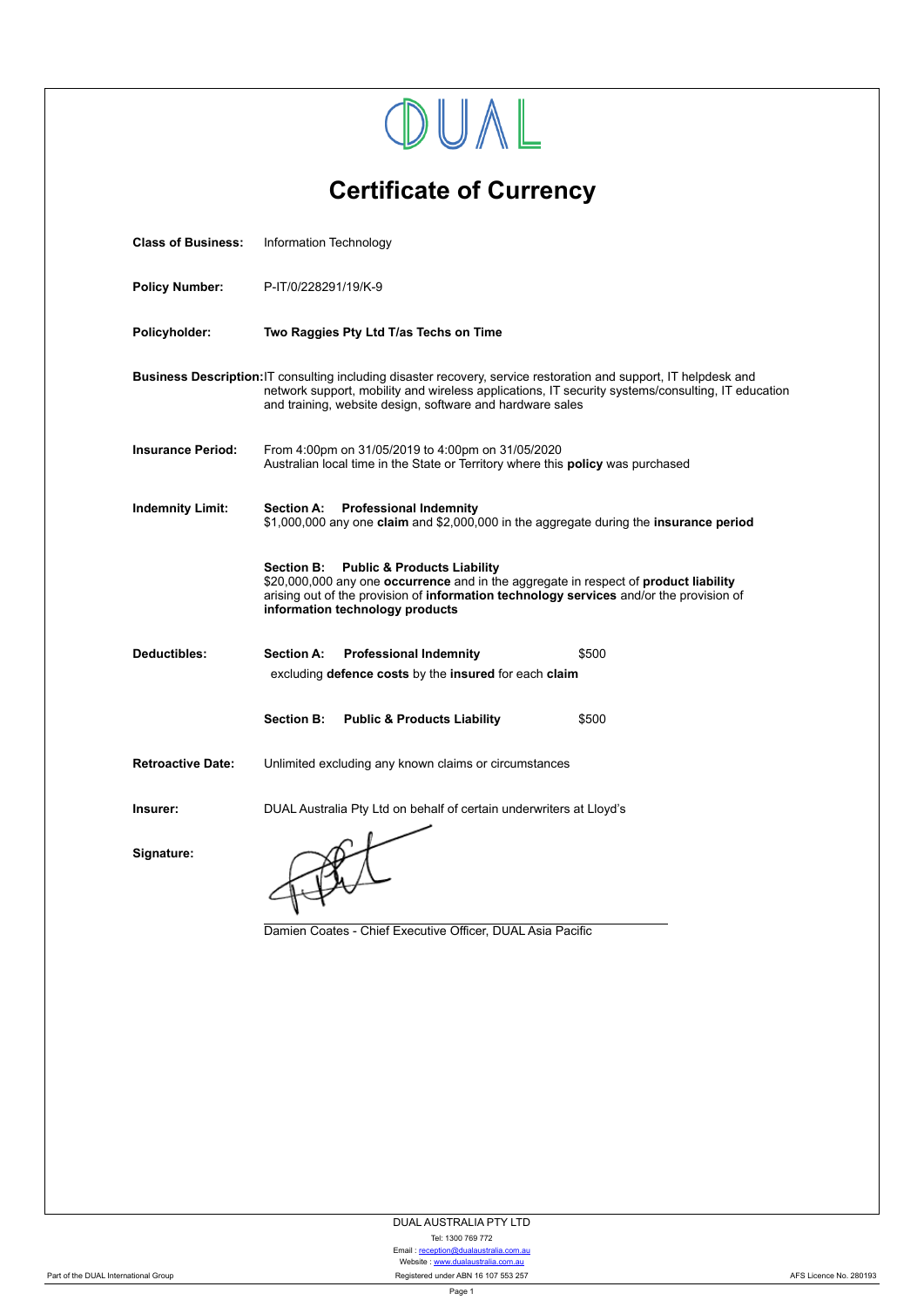## **LLOYD'S**

## **Information Technology Liability Insurance Policy**



We hereby agree, to the extent and in the manner hereinafter provided, to indemnify or otherwise pay **you** in respect of the contingencies or events specified in the sections of the **policy**. However this **policy** only applies to those sections as indicated in the **schedule** attached to this **policy.**

The **policy**, **schedule**, exclusions and general conditions shall be read together as one contract and any word or expression to which a specific meaning has been attached in any part of the **policy**, **schedule**, exclusions and general conditions shall bear the same meaning wherever it may appear.

Please read this **policy** and, if it is incorrect, return it immediately for alteration.

OUAL

Signed by DUAL Australia Pty Ltd on behalf of certain underwriters at Lloyd's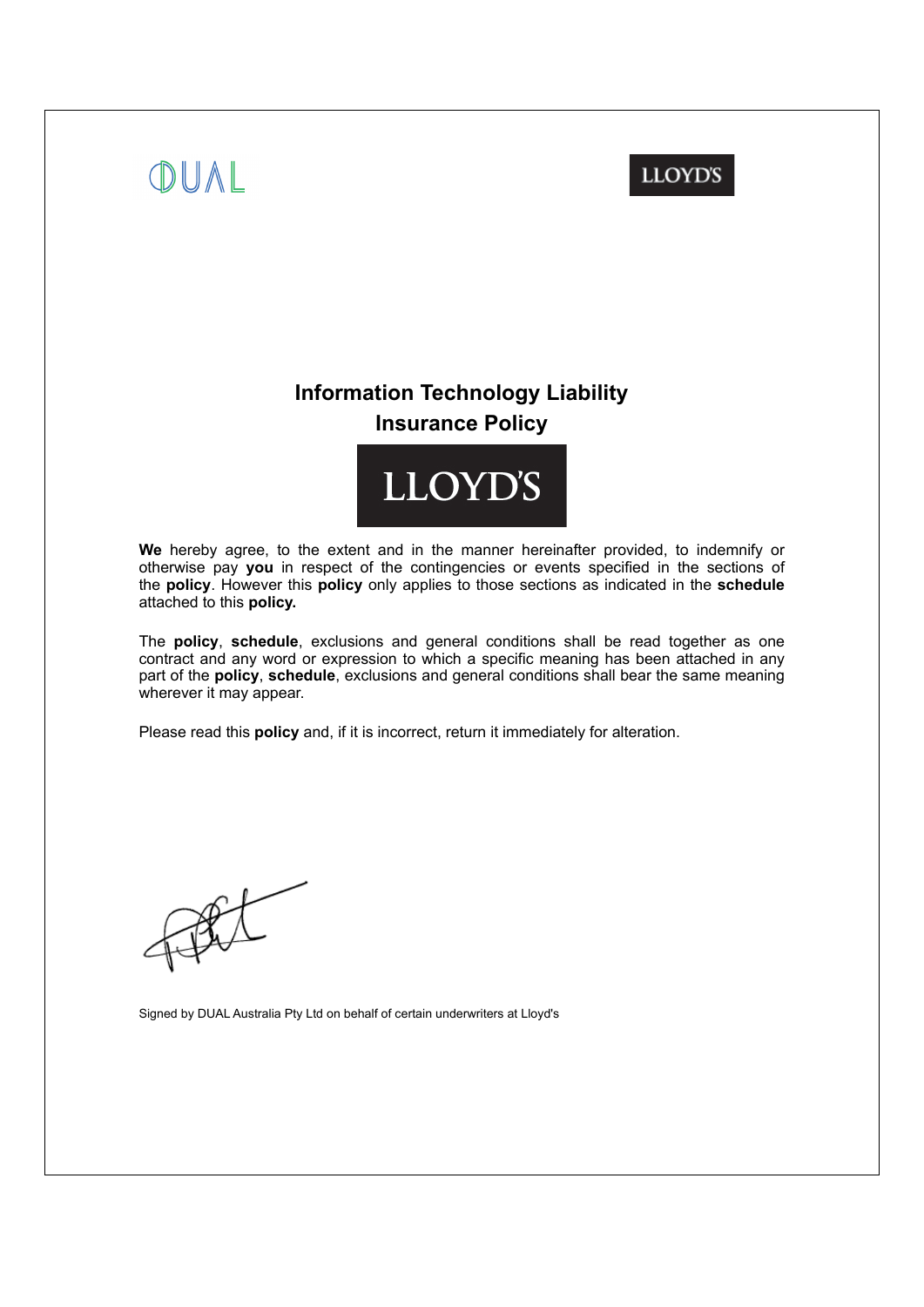# OUAL

## **Information Technology Liability Schedule**

All words in bold within the policy or this schedule shall have the meaning given to them in Section 9 of the policy entitled "Definitions".

| <b>ITEM1</b>  | <b>Policy Number:</b>           | P-IT/0/228291/19/K-9                                                                                                                                                                                                                                          |
|---------------|---------------------------------|---------------------------------------------------------------------------------------------------------------------------------------------------------------------------------------------------------------------------------------------------------------|
| <b>ITEM2</b>  | Policyholder:                   | Two Raggies Pty Ltd T/as Techs on Time<br>C/O: SFAS East West Insurance Brokers                                                                                                                                                                               |
| <b>ITEM3</b>  | <b>Business</b><br>Description: | IT consulting including disaster recovery, service restoration and support, IT helpdesk and<br>network support, mobility and wireless applications, IT security systems/consulting, IT<br>education and training, website design, software and hardware sales |
| <b>ITEM 4</b> | <b>Insurance Period:</b>        | From 4:00pm on 31/05/2019 to 4:00pm on 31/05/2020<br>Australian local time in the State or Territory where this <b>policy</b> was purchased                                                                                                                   |
| <b>ITEM 5</b> | <b>Indemnity Limit:</b>         | \$1,000,000 any one claim and \$2,000,000 in the aggregate during the insurance period                                                                                                                                                                        |
| <b>ITEM 6</b> | Deductible:                     | \$500 excluding defence costs by the insured for each claim                                                                                                                                                                                                   |
| <b>ITEM7</b>  | <b>Retroactive Date:</b>        | Unlimited excluding any known claims or circumstances                                                                                                                                                                                                         |

#### **ITEM 8 Extensions:**

| 3.1<br>Included<br>\$2,000<br>\$250,000<br>Amounts paid for Product and Service<br>3.2<br>\$1,000<br>Attendance at Investigations<br>Included<br>Indemnity limit<br>3.3<br>\$500<br>Consultants, Subcontractors and Agents<br>Indemnity limit<br>Included<br>3.4<br>\$500<br><b>Consumer Protection Legislation</b><br>Indemnity limit<br>Included<br>3.5<br><b>Continuous Cover</b><br>\$500<br>Included<br>Indemnity limit<br>3.6<br><b>Contractual Liability</b><br>Included<br>\$500<br>Indemnity limit<br>3.7<br><b>Court Attendance Costs</b><br>\$500<br>Included<br>\$500 per day<br>3.8<br>Crime<br>\$2,000<br>\$50,000<br>Included<br>3.9<br>Defamation<br>\$500<br>Included<br>Indemnity limit<br>3.10<br><b>Discovery Period</b><br>\$500<br>Included<br>Indemnity limit<br>3.11<br><b>Emergency Defence Costs</b><br>Included<br>\$1,000<br>Indemnity limit<br>3.12<br>Fee Recovery<br>\$500<br>\$250,000<br>Included<br>3.13<br>Former Subsidiary<br>\$500<br>Included<br>Indemnity limit<br>3.14<br>Fraud and Dishonesty for Innocent Parties<br>\$500<br>Included<br>Indemnity limit<br>3.15<br>Heirs, Estates and Legal Representatives<br>\$1,000<br>Indemnity limit<br>Included<br>3.16<br>Implied Warranties & Conditions (Fit for Purpose)<br>\$500<br>Included<br>Indemnity limit<br>3.17<br>\$500<br>Intellectual Property<br>Included<br>Indemnity limit<br>3.18<br>Joint Venture Liability<br>\$500<br>Included<br>Indemnity limit |  |  |  |  |
|-------------------------------------------------------------------------------------------------------------------------------------------------------------------------------------------------------------------------------------------------------------------------------------------------------------------------------------------------------------------------------------------------------------------------------------------------------------------------------------------------------------------------------------------------------------------------------------------------------------------------------------------------------------------------------------------------------------------------------------------------------------------------------------------------------------------------------------------------------------------------------------------------------------------------------------------------------------------------------------------------------------------------------------------------------------------------------------------------------------------------------------------------------------------------------------------------------------------------------------------------------------------------------------------------------------------------------------------------------------------------------------------------------------------------------------------------------------|--|--|--|--|
|                                                                                                                                                                                                                                                                                                                                                                                                                                                                                                                                                                                                                                                                                                                                                                                                                                                                                                                                                                                                                                                                                                                                                                                                                                                                                                                                                                                                                                                             |  |  |  |  |
|                                                                                                                                                                                                                                                                                                                                                                                                                                                                                                                                                                                                                                                                                                                                                                                                                                                                                                                                                                                                                                                                                                                                                                                                                                                                                                                                                                                                                                                             |  |  |  |  |
|                                                                                                                                                                                                                                                                                                                                                                                                                                                                                                                                                                                                                                                                                                                                                                                                                                                                                                                                                                                                                                                                                                                                                                                                                                                                                                                                                                                                                                                             |  |  |  |  |
|                                                                                                                                                                                                                                                                                                                                                                                                                                                                                                                                                                                                                                                                                                                                                                                                                                                                                                                                                                                                                                                                                                                                                                                                                                                                                                                                                                                                                                                             |  |  |  |  |
|                                                                                                                                                                                                                                                                                                                                                                                                                                                                                                                                                                                                                                                                                                                                                                                                                                                                                                                                                                                                                                                                                                                                                                                                                                                                                                                                                                                                                                                             |  |  |  |  |
|                                                                                                                                                                                                                                                                                                                                                                                                                                                                                                                                                                                                                                                                                                                                                                                                                                                                                                                                                                                                                                                                                                                                                                                                                                                                                                                                                                                                                                                             |  |  |  |  |
|                                                                                                                                                                                                                                                                                                                                                                                                                                                                                                                                                                                                                                                                                                                                                                                                                                                                                                                                                                                                                                                                                                                                                                                                                                                                                                                                                                                                                                                             |  |  |  |  |
|                                                                                                                                                                                                                                                                                                                                                                                                                                                                                                                                                                                                                                                                                                                                                                                                                                                                                                                                                                                                                                                                                                                                                                                                                                                                                                                                                                                                                                                             |  |  |  |  |
|                                                                                                                                                                                                                                                                                                                                                                                                                                                                                                                                                                                                                                                                                                                                                                                                                                                                                                                                                                                                                                                                                                                                                                                                                                                                                                                                                                                                                                                             |  |  |  |  |
|                                                                                                                                                                                                                                                                                                                                                                                                                                                                                                                                                                                                                                                                                                                                                                                                                                                                                                                                                                                                                                                                                                                                                                                                                                                                                                                                                                                                                                                             |  |  |  |  |
|                                                                                                                                                                                                                                                                                                                                                                                                                                                                                                                                                                                                                                                                                                                                                                                                                                                                                                                                                                                                                                                                                                                                                                                                                                                                                                                                                                                                                                                             |  |  |  |  |
|                                                                                                                                                                                                                                                                                                                                                                                                                                                                                                                                                                                                                                                                                                                                                                                                                                                                                                                                                                                                                                                                                                                                                                                                                                                                                                                                                                                                                                                             |  |  |  |  |
|                                                                                                                                                                                                                                                                                                                                                                                                                                                                                                                                                                                                                                                                                                                                                                                                                                                                                                                                                                                                                                                                                                                                                                                                                                                                                                                                                                                                                                                             |  |  |  |  |
|                                                                                                                                                                                                                                                                                                                                                                                                                                                                                                                                                                                                                                                                                                                                                                                                                                                                                                                                                                                                                                                                                                                                                                                                                                                                                                                                                                                                                                                             |  |  |  |  |
|                                                                                                                                                                                                                                                                                                                                                                                                                                                                                                                                                                                                                                                                                                                                                                                                                                                                                                                                                                                                                                                                                                                                                                                                                                                                                                                                                                                                                                                             |  |  |  |  |
|                                                                                                                                                                                                                                                                                                                                                                                                                                                                                                                                                                                                                                                                                                                                                                                                                                                                                                                                                                                                                                                                                                                                                                                                                                                                                                                                                                                                                                                             |  |  |  |  |
|                                                                                                                                                                                                                                                                                                                                                                                                                                                                                                                                                                                                                                                                                                                                                                                                                                                                                                                                                                                                                                                                                                                                                                                                                                                                                                                                                                                                                                                             |  |  |  |  |
|                                                                                                                                                                                                                                                                                                                                                                                                                                                                                                                                                                                                                                                                                                                                                                                                                                                                                                                                                                                                                                                                                                                                                                                                                                                                                                                                                                                                                                                             |  |  |  |  |
| 3.19<br>Key Man Loss<br>Nil<br>\$250,000<br>Included                                                                                                                                                                                                                                                                                                                                                                                                                                                                                                                                                                                                                                                                                                                                                                                                                                                                                                                                                                                                                                                                                                                                                                                                                                                                                                                                                                                                        |  |  |  |  |
| 3.20<br>Licensee Intellectual Property Rights<br>Included<br>\$500<br>Indemnity limit                                                                                                                                                                                                                                                                                                                                                                                                                                                                                                                                                                                                                                                                                                                                                                                                                                                                                                                                                                                                                                                                                                                                                                                                                                                                                                                                                                       |  |  |  |  |
| 3.21<br>Limitation of Liability Contracts<br>Included<br>\$500<br>Indemnity limit                                                                                                                                                                                                                                                                                                                                                                                                                                                                                                                                                                                                                                                                                                                                                                                                                                                                                                                                                                                                                                                                                                                                                                                                                                                                                                                                                                           |  |  |  |  |
| 3.22<br>Loss Mitigation and Rectification Costs<br>\$500<br>Included<br>\$250,000                                                                                                                                                                                                                                                                                                                                                                                                                                                                                                                                                                                                                                                                                                                                                                                                                                                                                                                                                                                                                                                                                                                                                                                                                                                                                                                                                                           |  |  |  |  |
| 3.23<br>Lost Data<br>Included<br>\$1,000<br>Indemnity limit                                                                                                                                                                                                                                                                                                                                                                                                                                                                                                                                                                                                                                                                                                                                                                                                                                                                                                                                                                                                                                                                                                                                                                                                                                                                                                                                                                                                 |  |  |  |  |
| 3.24<br>Newly Created or Acquired Entity or Subsidiary<br>\$500<br>Included<br>Indemnity limit                                                                                                                                                                                                                                                                                                                                                                                                                                                                                                                                                                                                                                                                                                                                                                                                                                                                                                                                                                                                                                                                                                                                                                                                                                                                                                                                                              |  |  |  |  |
| 3.25<br>Nil<br>Panel Counsel<br>1 hr per claim<br>Included                                                                                                                                                                                                                                                                                                                                                                                                                                                                                                                                                                                                                                                                                                                                                                                                                                                                                                                                                                                                                                                                                                                                                                                                                                                                                                                                                                                                  |  |  |  |  |
| 3.26<br><b>Previous Business</b><br>Included<br>\$500<br>Indemnity limit                                                                                                                                                                                                                                                                                                                                                                                                                                                                                                                                                                                                                                                                                                                                                                                                                                                                                                                                                                                                                                                                                                                                                                                                                                                                                                                                                                                    |  |  |  |  |
| 3.27<br>\$1,000<br>Indemnity limit<br><b>Public Relations Expenses</b><br>Included                                                                                                                                                                                                                                                                                                                                                                                                                                                                                                                                                                                                                                                                                                                                                                                                                                                                                                                                                                                                                                                                                                                                                                                                                                                                                                                                                                          |  |  |  |  |
| 3.28<br>Reinstatement of Indemnity Limit<br>Included<br>\$500<br>N/A                                                                                                                                                                                                                                                                                                                                                                                                                                                                                                                                                                                                                                                                                                                                                                                                                                                                                                                                                                                                                                                                                                                                                                                                                                                                                                                                                                                        |  |  |  |  |
| 3.29<br>\$1,000<br>\$100,000<br><b>Statutory Liability</b><br>Included                                                                                                                                                                                                                                                                                                                                                                                                                                                                                                                                                                                                                                                                                                                                                                                                                                                                                                                                                                                                                                                                                                                                                                                                                                                                                                                                                                                      |  |  |  |  |
| 5.2<br><b>Product Recall Expenses</b><br>\$1,000<br>\$250,000<br>Included                                                                                                                                                                                                                                                                                                                                                                                                                                                                                                                                                                                                                                                                                                                                                                                                                                                                                                                                                                                                                                                                                                                                                                                                                                                                                                                                                                                   |  |  |  |  |
| 6.1<br>Attendance at Investigations<br>\$1,000<br>Indemnity limit<br>Included                                                                                                                                                                                                                                                                                                                                                                                                                                                                                                                                                                                                                                                                                                                                                                                                                                                                                                                                                                                                                                                                                                                                                                                                                                                                                                                                                                               |  |  |  |  |
| 6.2<br>\$500<br>Consultants, subcontractors and agents<br>Included<br>Indemnity limit                                                                                                                                                                                                                                                                                                                                                                                                                                                                                                                                                                                                                                                                                                                                                                                                                                                                                                                                                                                                                                                                                                                                                                                                                                                                                                                                                                       |  |  |  |  |
| 6.3<br>Cross liability<br>\$500<br>Included<br>Indemnity limit                                                                                                                                                                                                                                                                                                                                                                                                                                                                                                                                                                                                                                                                                                                                                                                                                                                                                                                                                                                                                                                                                                                                                                                                                                                                                                                                                                                              |  |  |  |  |
| 6.4<br>Panel Counsel<br>Included<br>Nil<br>1 hr per claim                                                                                                                                                                                                                                                                                                                                                                                                                                                                                                                                                                                                                                                                                                                                                                                                                                                                                                                                                                                                                                                                                                                                                                                                                                                                                                                                                                                                   |  |  |  |  |
| 6.5<br>Principal's Vicarious Liability<br>\$500<br>Indemnity limit<br>Included                                                                                                                                                                                                                                                                                                                                                                                                                                                                                                                                                                                                                                                                                                                                                                                                                                                                                                                                                                                                                                                                                                                                                                                                                                                                                                                                                                              |  |  |  |  |
| 6.6<br><b>Tenants Liability</b><br>Included<br>\$500<br>Indemnity limit                                                                                                                                                                                                                                                                                                                                                                                                                                                                                                                                                                                                                                                                                                                                                                                                                                                                                                                                                                                                                                                                                                                                                                                                                                                                                                                                                                                     |  |  |  |  |
| 6.7<br>Vendor's Liability<br>Included<br>\$500<br>Indemnity limit                                                                                                                                                                                                                                                                                                                                                                                                                                                                                                                                                                                                                                                                                                                                                                                                                                                                                                                                                                                                                                                                                                                                                                                                                                                                                                                                                                                           |  |  |  |  |
| <b>ITEM 9 Optional Extensions:</b>                                                                                                                                                                                                                                                                                                                                                                                                                                                                                                                                                                                                                                                                                                                                                                                                                                                                                                                                                                                                                                                                                                                                                                                                                                                                                                                                                                                                                          |  |  |  |  |
| <b>Optional Extension</b><br>Sub-limit<br><b>Included</b><br><b>Deductible</b>                                                                                                                                                                                                                                                                                                                                                                                                                                                                                                                                                                                                                                                                                                                                                                                                                                                                                                                                                                                                                                                                                                                                                                                                                                                                                                                                                                              |  |  |  |  |
| 4.1<br>Employment Practices Liability (Section A only)<br>Excluded<br>N/A<br>Nil                                                                                                                                                                                                                                                                                                                                                                                                                                                                                                                                                                                                                                                                                                                                                                                                                                                                                                                                                                                                                                                                                                                                                                                                                                                                                                                                                                            |  |  |  |  |
| 4.2<br>USA and Canada Cover (Section A Only)<br>Excluded<br>N/A<br>Nil                                                                                                                                                                                                                                                                                                                                                                                                                                                                                                                                                                                                                                                                                                                                                                                                                                                                                                                                                                                                                                                                                                                                                                                                                                                                                                                                                                                      |  |  |  |  |
| 4.3<br><b>Whistleblower Hotline Access</b><br>Excluded<br>N/A<br>Nil                                                                                                                                                                                                                                                                                                                                                                                                                                                                                                                                                                                                                                                                                                                                                                                                                                                                                                                                                                                                                                                                                                                                                                                                                                                                                                                                                                                        |  |  |  |  |
| 7.1<br>N/A<br>Nil<br>USA and Canada Cover (Section B)<br>Excluded                                                                                                                                                                                                                                                                                                                                                                                                                                                                                                                                                                                                                                                                                                                                                                                                                                                                                                                                                                                                                                                                                                                                                                                                                                                                                                                                                                                           |  |  |  |  |